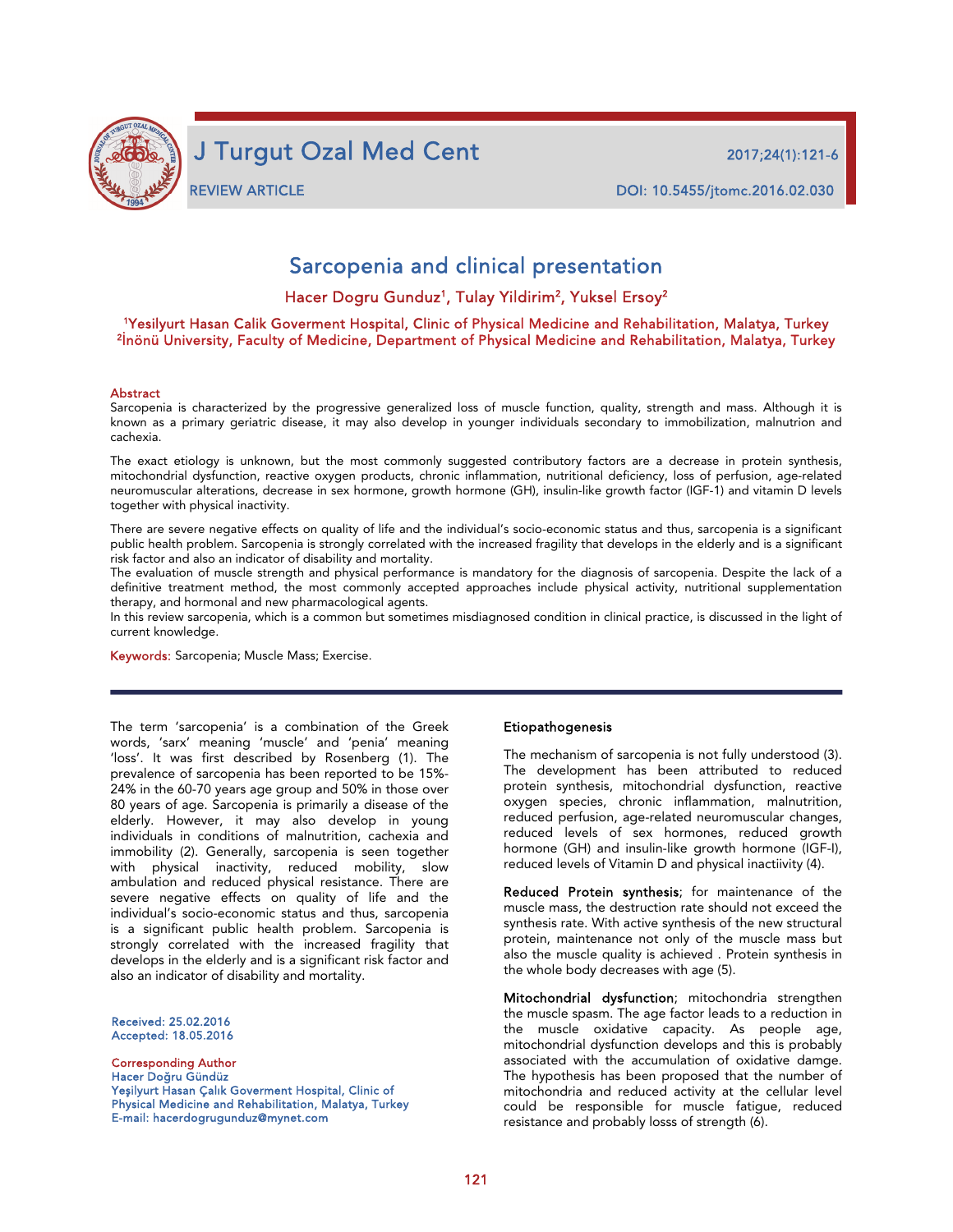Reactive oxygen species; these reactive species generally show harmful effects by leading to oxidative stress which disrupts cellular elements such as DNA, proteins and lipids and finally causes damage to cells and tissues (7).

Chronic inflammation; in previous studies it has been determined that levels of C-reactive protein (CRP), tumour necrosis factor alpha (TNF-α) and interleukine-6 (IL-6) are elevated in the elderly. A relationship has been observed between these increases and an increased risk of loss of muscle strength. In elderly males and females, high levels of IL-6 and CRP have been found to increease the risk of loss of >40% of muscle strength by 2-3 folds (8).

Malnutrition; there is increased insulin resistance and destruction of muscle protein in cachexia, which is a particular reason of malnutrition (3). Nutritional intake decreases with aging. Nutritional intake has complex regulation managed by central and peripheral mechanisms. Elderly individuals are quickly satiated. This is partially related to a decrease in gastric fundus relaxation and probably a reduction in the formation of nitric oxide in the fundus. Leptin, which is a hormone made in fat tissue, is influential in reducing nutritional intake and as there is a greater amount of fat tissue in the elderly, more leptin is synthesized. A reduced sense of taste and smell, inflammatory cytokines related to disease status, depression, concomitant chronic diseases and medications contribute to loss of appetite in the elderly. Insufficient calories and a negative nitrogen balance, especially in protein intake, leads to muscle destruction and loss (9).

Reduced perfusion; the resistance capacity of muscle is related to the oxidative energy metabolism and therefore the oxygen and response to the muscle tissue. Atherosclerotic plaque in the elderly prevents oxygen reaching the muscle (10).

Neuromuscular changes; it is thought that with ageing, the reduction in satellite cells, which function in muscle regeneration, may lead to sarcopenia (11). In a previous study, it was determined that after the age of 60 years, there is a reduction of up to 50% in motor neurons in some individuals compared to a young population (8).

Testosterone; Van den Beld et al showed a reduction of 3% in free testosterone level between the ages of 73-94 years. This rate is also in parallel with the loss of lean muscle mass and strength (12).

Growth hormone/IGF-1; the levels of GH and IGF-1, which is a peripheral mediator, decrease together with age. These anabolic hormones play an important role in the regulation of growth and skeletal muscle development (13).

Vitamin D; Vitamin D deficiency is common in the elderly, with reported rates of 80-100% in those living in care homes, and 36% in males and 47% in females living in the community. Vitamin D plays an important role in muscle and bone metabolism. Low levels of vitamin D have been related to atrophy in type 2 muscle fibres in

particular. There is an established relationship between vitamin D and lower extremity functions, proximal muscle strength and physical activity

Vitamin D deficiency especially affects postural balance and the antigravity muscles of the lower extremities which are necessary for walking. A significant correlation has been found between falls and 25(OH) vitamin D levels in the elderly. Muscular strength and postural and dynamic balance can be increased with vitamin D supplementation (14).

Renin angiotensin aldosterone; it is thought that changes in this system may lead to sarcopenia (15).

Physical inactivity; this is a reason for a reduction in muscle power and strength (16).

Clinical Characteristics; In 2009, the European Union Geriatric Association formed a working group to establish diagnostic criteria and a report was published for the diagnosis and determination of sarcopenia. According to this report, when low muscle mass is determined together with reduced muscle strength and/or physical incapacity, this can be named as sarcopenia.

The European Working Group on Sarcopenia in Older People (EWGSOP) classified sarcopenia into 3 stages:

- 1. Presarcopenia; there is reduced muscle mass but muscle strength and physical performance are normal.
- 2. Sarcopenia; there is reduced muscle mass and reduced strength or physical performance.
- 3. Severe sarcopenia; there are reductions in all 3 criteria (17).

#### Methods used in the evaluation of sarcopenia

#### 1) Muscle mass evaluation

Body imaging techniques, bio-impedance analysis (BIA), total body potassium and anthropometric measurements can be applied. Selections should be made taking applicability and cost into account (17).

Body imaging techniques; computed tomography (CT), magnetic resonance imaging (MRI) and dual energy xray absorptiometry (DEXA) can be used.

CT and MRI; anatomic details and musculo-skeletal volume can be evaluated with CT and MRI. CT and MRI are the only methods by which abdominal fat content can be evaluated. Due to the high costs, radiation exposure and difficulties in application, these methods are not used much apart from for clinical research (18).

Bio-impedance analysis; It can be used for both ambulatory and bed-ridden patients, as this method is both cheap and easy to apply. Measurements are made as estimates of fat volume and lean body mass. BIA can be an alternative to DEXA. However, the greatest handicap is that when oedema is present, there may be incorrect results in the measurement of muscle mass. To overcome this, several measurements should be taken at different times throughout the day (19).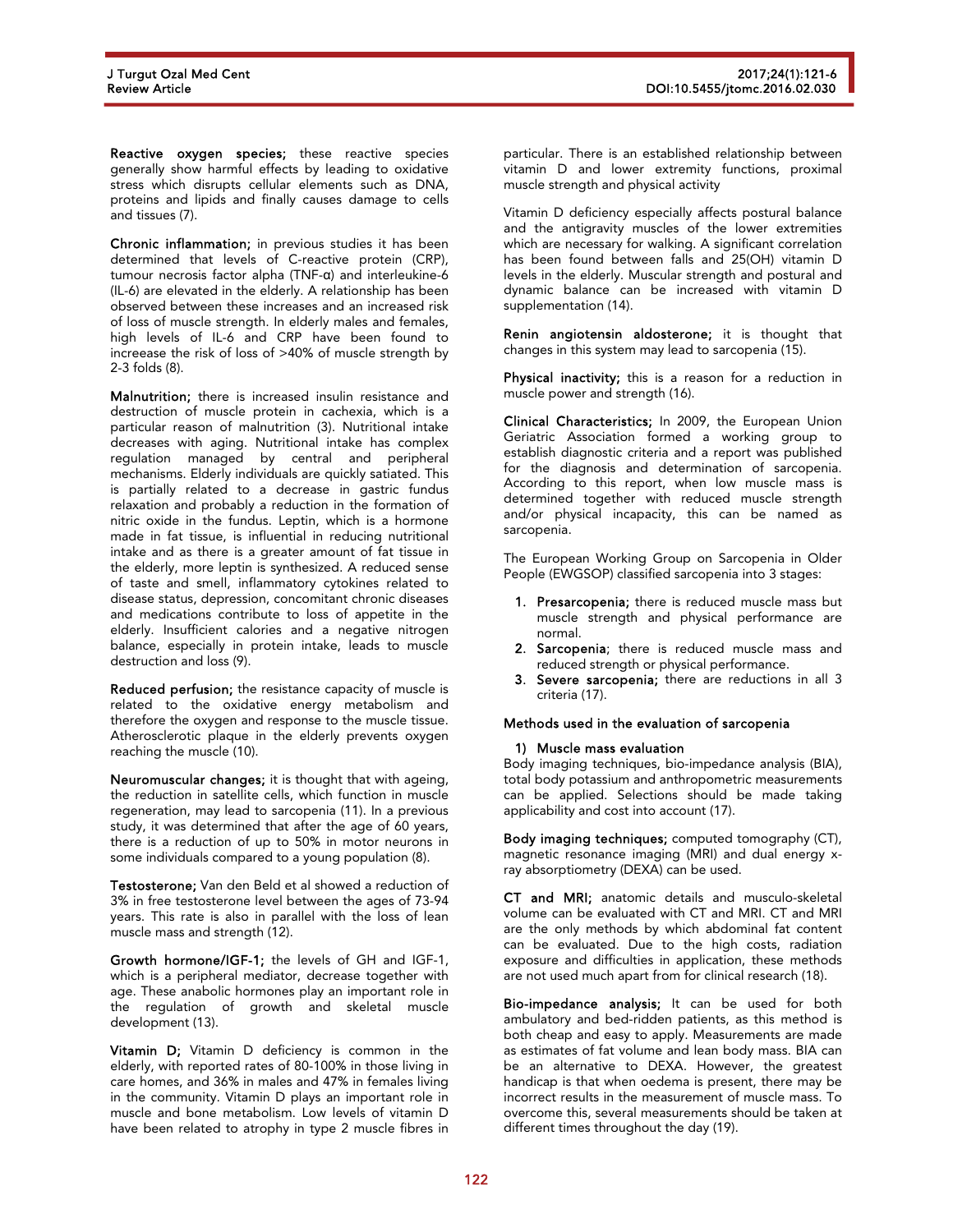DEXA; this technique can be used easily in the clinic. Measurements are taken in a short time and radiation exposure is minimal. Fat, muscle and bone mineral tissue can be differentiated (20).

Total body potassium; skeletal muscle contains more than 50% of the total body potassium. Therefore, the determination of the total body potassium can be a classic method for the estimation of skeletal muscle. However, it is not used routinely (21).

Anthropometric measurement; this is a simple technique which can be used in clinical practice. Measurement of the thickness of skin folds provides information about the ratio of body fat. Measurements around the extremity provide information about the muscle mass and protein status in the extremity (22). Thigh circumference <31cm has been found to be correlated with disability status (23). This method of estimation is made more difficult by age–related fat deposits which form and the loss of skin elasticity. In addition, anthropometric measurements are highly dependent on the person taking the measurement and there may be measurement errors. Therefore, this method is not recommended in routine diagnosis (21).

# 2) Muscle strength evaluation;

Although walking and physical functions are much more related to the lower extremities than the upper extremities, the hand grip strength test is often used for this purpose (17).

Hand grip strength test; low hand grip strength has been shown to be better correlated to impaired mobility and unwanted clinical results than low muscle mass (24).

Knee flexion and extension techniques; these can be used for research but clinical use is limited because of the need for a special machine and training (25).

Peak expiratory flow; in those with no pulmonary disease, respiratory muscle strength is determined by peak expiratory flow. It is a technique which is cheap, easy to apply and has prognostic value, but research into its use in sarcopenia is limited (21).

# 3) Physical performance evaluation;

The tests used include the short physical performance battery, general walking rate, the 6-minute walking test and the stair climbing strength test.

Short physical performance battery; balance, walking, strength and endurance are measured in this test. In the evaluation of physical performance, this is a suitable test for use in both the clinic and practical research (26).

General walking speed; in previous studies, a linear relationship has been found between leg strength and general walking speed. The 6-metre walking speed test in partcular is thought to be a good determinant of results such as severe mobiity restrictions and mortality (27).

Timed 'up and go' test; this test is particularly important in respect of the evaluation of dynamic balance (28).

Stair climb power test; this test is used when leg muscle strength is insufficient and more often in research studies (29).

To be able to determine individuals with sarcopenia, an algorithm was developed by EWGSOP. According to this, the criteria of walking speed are recommended to be examined first in individuals aged over 65 years. If walking speed is <0.8m/sec, there is a risk of sarcopenia and further evaluation with the hand grip strength test is required. If the hand grip strength test is low, then muscle mass must be measured (17).

# **Treatment**

Although there is no definitive treatment, the determination of individuals at risk and treatment are extremely important.

Exercises; Studies of exercise have shown this to be one of the most promising methods for both protection and treatment. It has been known for many years that aerobic exercise is beneficial to the cardovascular system and resistance capacity. Aerobic exercise contributes to muscle hypertrophy and increases the cross-sectional area of muscle fibrils. Following aerobic exercise, mitochondrial volume and enzyme activity increases. Regardless of age, muscle protein synthesis and muscle quality increases, and the body fat ratio decreases (30). In contrast to aerobic exercise, resistance exercises have much more evident effects on increasing muscle mass and muscle strength and reducing the development of sarcopenia. It has been shown that the application of resistance exercises even just once a week, improves muscle strength (31). Fiatarone et al showed that resistance exercises were clinically useful in individuals of advanced elderly age. In care home residents with an average age of 87 years, an increase was determined of more than 12.5% in muscle strength after a 10-week program of resistance exercises together with nutritional support, while the increase in the control group remained at 3%. In the group with additional exercises, there were improvements in walking speed, stair climb strength, and spontaneous physical activity (32). Resistance exercises are the primary treatment strategy in the prevention and treatment of sarcopenia (33).

Resistance exercises can be recommended to patients in the form of 2-3 times per week, 1-3 sets per day, 8-12 repetitions, up to 60%-80% of 1 RM (repetitive maximum), at warm-up cool-down speed and with 1-3 seconds resting time (34).

# Nutritional support therapy

Many elderly individuals do not have sufficient protein intake in their diet, which causes lean body mass to reduce and increases functional disorders. In several studes it has been stated that it is necessary to increase daily protein intake to 1.2-1.3 gr/kg (35). In patients with very severe malnutrition, if there is no kidney failure, it is thought necessary to increase the protein intake up to 2gr/kg/day (36).

Distribution of daily protein intake at similar rates in 3 meals is seen to be important for the protection of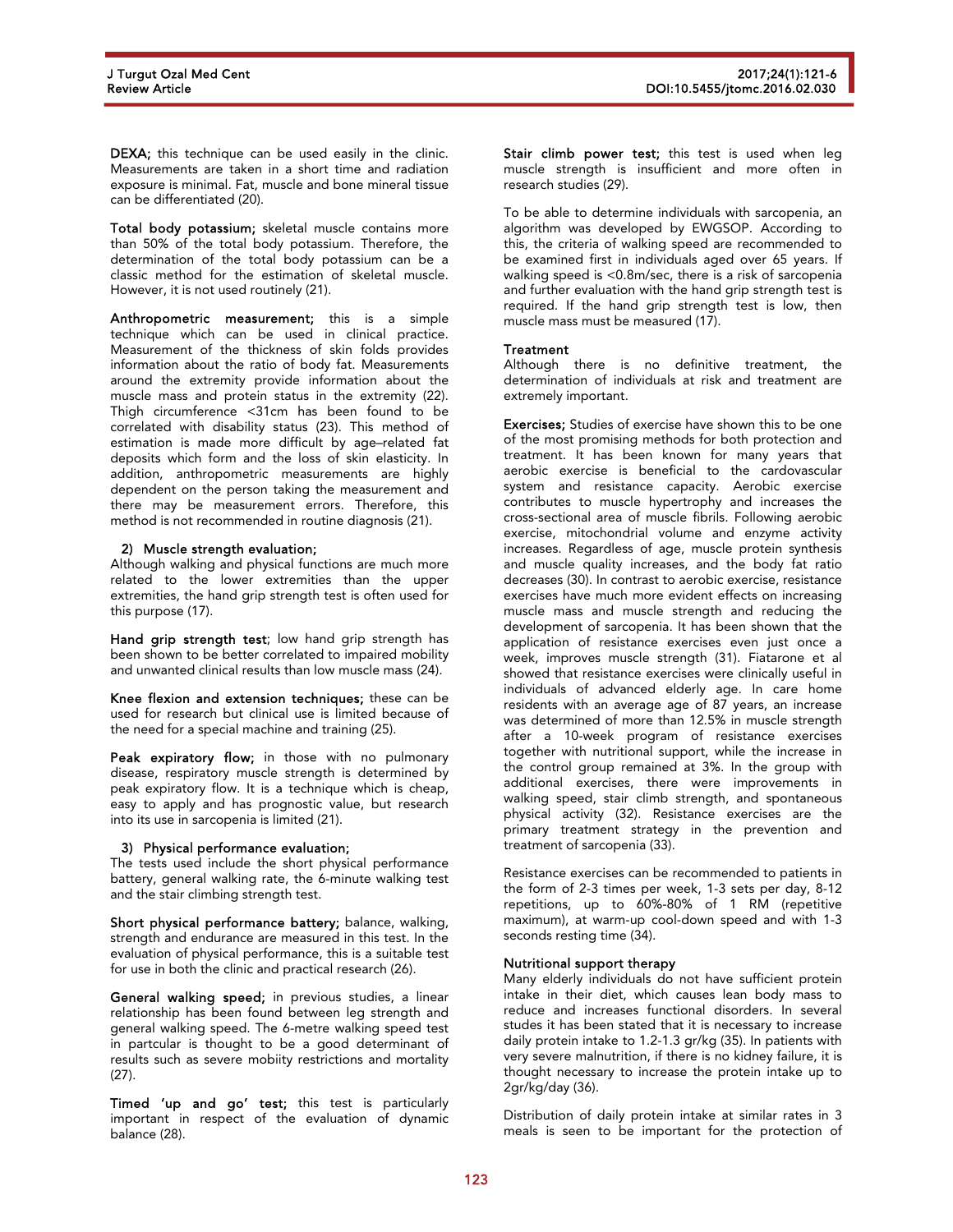muscle mass and functions (37). In previous studies, long-term essential amino acid supplementation has been observed to increase lean body mass and muscle protein synthesis in healthy elderly females. Of the essential amino acids, leucine in particular has been found to have a very positive effect on protein metabolism in muscle (35,37). Foods with the highest amount of leucine are sour milk, fish, chicken, sesame, groundnuts and lentils (38). In a study by Tieland et al of elderly patients, physical performance was seen to improve with nutritional support although muscle mass did not increase. In another study by Tieland et al, longterm resistance type exercises were found to be the most effective on muscle strength and physical performance. It was concluded that protein supplementation in the diet was necessary for elderly individuals to increase muscle strength in periods of exercise (39). Muscle loss in the young is associated with bedrest. Supplementation of essential amino acids and carbohydrates during bedrest in this group has been determined to protect muscle mass. Hyperinsulinemia which forms as a result of carbohydrate intake seems to have a greater anabolic effect on protein synthesis in the young compared to the elderly (40). From an extensive scan of literature including 17 studies of pateients aged over 65 years, it has been concluded that exercise therapy together with nutritional support increases muscle strength, power and physical performance (41).

# Hormonal Treatments

Testosterone; together with declining serum testosterone levels with ageing, a relationship has been shown with reduced muscle mass, strength and functional status and reducing bone density (21). In longitudinal clinical studies, testosterone replacement in elderly hypogonadal males increases muscle strength, although only slightly. While this finding has been seen in some studies, in others it has not been determined. When testosterone treatment is combined with resistance exercises in the treatment of fragile elderly males, it has been reported that the addition of testosterone leads to a tendency to achieve greater muscle strength (42).

Oestrogen; no significant effect has been determined on muscle mass and muscle function of replacement therapy. It is not preferred in routine treatment because of the risk of breast cancer and cardiovascular disease (43).

Growth Hormone (GH); the effect of GH replacement in the elderly is debatable. In several studies, no positive effect has been shown of GH on muscle protein synthesis and strength even together with the application of resistance exercises (44). The only situation where it is recommended is in GH deficiency in young adults. The use of GH is not recommended for the elderly with sarcopenia as it may lead to unwanted results such as fluid retention, gynaecomastia, orthostatic hypotension and carpal tunnel syndrome (21).

Vitamin D; there is an evident improvement curve in muscle strength and physical performance with vitamin

D replacement. The greatest effect of vitamin D replacement on increasing muscle strength has been seen in the group with the lowest serum vitamin D levels. Vitamin D replacement has been shown to significantly reduce the risk of falling in the elderly and this effect has been determined to be more pronounced with daily suplementation of 700-1000 IU vitamin D (45).

ACE inhibitors; these are thought to have positive effects on skeletal muscle function through various mechanisms, such as improvement in the endothelial function, and an improvement in skeletal muscle blood flow through angiogenesis regulation and the antiinflammatory effect. ACE inhibitors can increase the number of mitochondria and levels of IGF-1. In observational studies, there has been seen to be less of a decrease in muscle strength and walking speed of those using long-term ACE inhibitors for antihypertensive purposes compared to those using other antihypertensive agents (46).

Statin group medications; it is thought that these have an effect on skeletal muscle through vascular and antiinflammatory mechanisms. It has been reported that by preventing atherosclerosis, muscle nutrition is increased and as a result, muscle fatigue is reduced (47).

Creatinine; this may be effective on sarcopenia because of the anabolic and antioxidant effects. It has been determined to be more effective when applied together wiith resistance exercises. However, creatinine is not recommended in the routine treatment of sarcopenia because of various side-effects (48).

Other potential new agents; myostatin antagonists (follistatin), PPAR-gama agonisti and AICAR (5 aminoimidazole-4-carboxamide-1-beta-4-ribafuranoside) are drugs with which this research can be continued (30).

# **CONCLUSION**

Sarcopenia is an important community health problem in terms of physical and functional levels in the elderly and healthcare costs. All individuals aged over 50 years, and all those with impaired general health and physical function should be assessed in terms of sarcopenia. If it is kept in mind that early diagnosis and treatment is extremely important in the elderly population with sarcopenia, cases should not be overlooked and diagnosis and treatment should be supported with new studies.

# **REFERENCES**

- 1. Rosenberg I. Summary comments: epidemiological and methodological problems in determining nutritional status of older persons. Am J Clin Nutr 1989;50:1231-3.
- 2. Baumgartner RN, Koehler KM, Gallagher D, Romero L, Heymsfield SB, Ross RR. Epidemiology of sarcopenia among the elderly in New Mexico. Am J Epidemiol 1998;147(8):755-63.
- 3. Cederholm TE, Bauer JM, Boirie Y, Schneider SM, Sieber CC, Rolland Y. Toward a definition of sarcopenia. Clin Geriatr Med 2011;27(3):341-53.
- 4. Lang T, Streeper T, Cawthon P, Baldwin K, Taaffe DR, Harris TB. Sarcopenia: etiology, clinical consequens,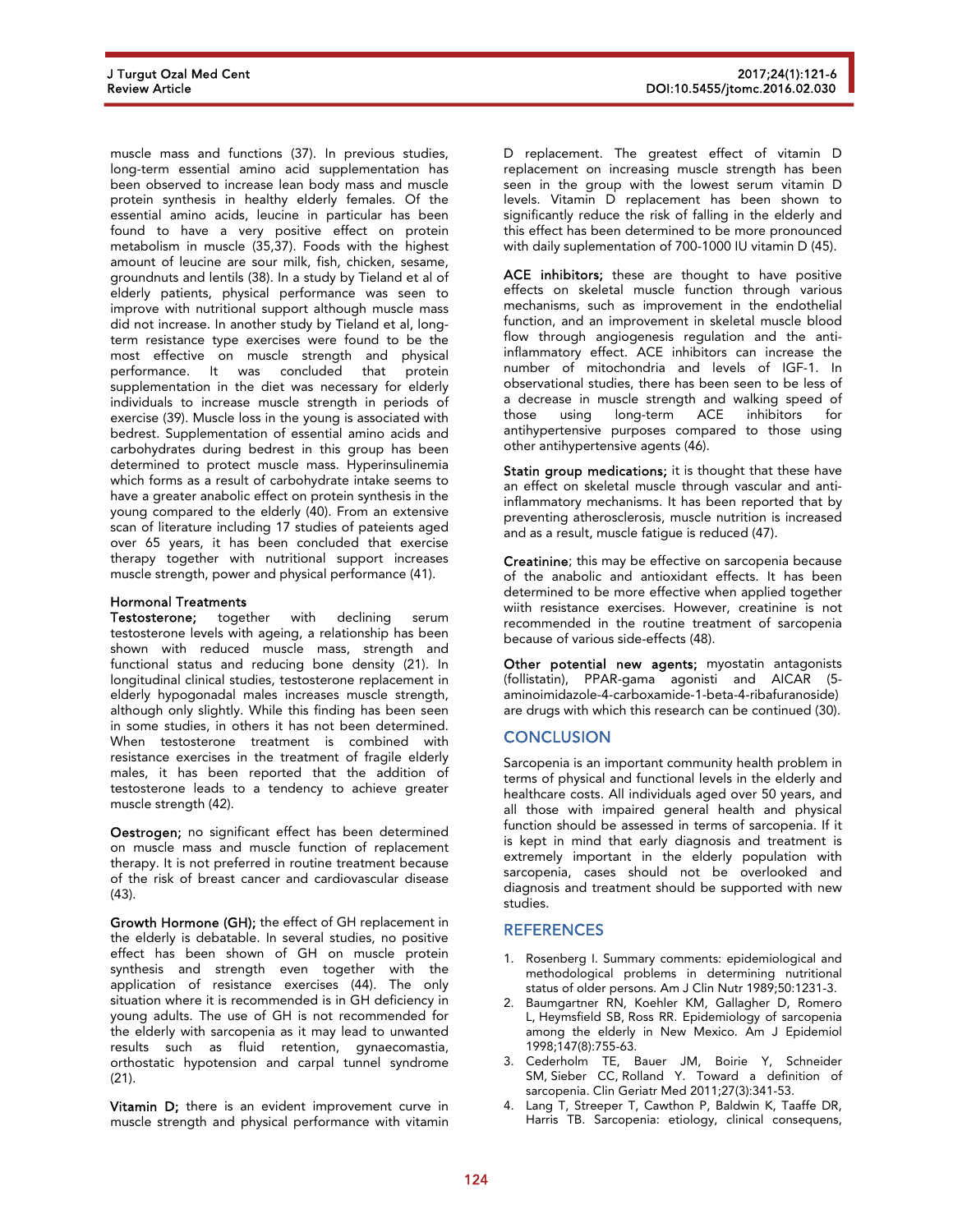intervention and assessment. Osteoporosis Int 2010;21:543-59.

- 5. Balagopal P, Rooyackers OE, Adey DB, Ades PA, Nair KS Effects of aging on in vivo synthesis of skeletal muscle myosin heavy-chain and sarcoplasmic protein in humans. Am J Physiol 1997;273:790-800.
- 6. Russ DW, Kent-Braun JA: IS skeletal muscle oxidative capacity decreased in old age? Sports Med 2004;34:221-9.
- 7. Fulle S, Protasi F, Di tano G, Pietrangelo T, Beltramin A, Boncompagni S, Vecchiet L, Fanò G The contribution of reactive oxygen species to sarcopenia and muscle ageing. Experimental Gerontol 2004;39:17-24.
- 8. Schaap LA, Pluijm SMF, Deeg DJH, Visser M. Inflammatory markers and loss of muscle mass and strenght. Am J Med 2006;119(526):9-17.
- 9. Morleyy JE: Anorexia, body composition, and ageing. Curr Opin Clin Nutr Metab Care 2001;4:9-13.
- 10. Greenlund LJS, Nair KS: Sarcopenia-consequens, mechanisms, and potential therapies. Mech Ageing Develop 2003;124:287-99.
- 11. Thornell LE, Lindstrom M, Renault V, Mouly V, Butler-Browne GS. Satellite cells and training in the elderly. Scand J Med Sci Sports 2003;13:48-55.
- 12. Van Den Beld WA, de Jong FH, Grobbee DE, Pols HA, Lamberts SW. Measures of bioavaible serum testosteron and estradiol and their relationships with muscle stregti bone density, and body composition in elderly men. J Clin Endocrin Metab 2000;85:3276-82.
- 13. Brink M, Wellen J, Delafontaine P. Angiotensin II causes weight loss and decreases circulating insulin-like growth factor I in rats through a pressor-independent mechanism. J Clın Invest 1996;97:2509-16.
- 14. Bischoff-Ferrari HA. Relevance of vitamin D in muscle health. Rev Endocr Metab Disord 2012;13:71-7.<br>15. Burton LA, McMurdo ME, Struthers
- McMurdo ME, Struthers AD. Mineralocorticoid antagonism: a novel way to treat sarcopenia and physical impairment in older people? Clin Endocrinol (Oxf) 2011;75:725-9.
- 16. Liu CJ, Latham NK. Progressive resistance strength training for improving physical function in older adults. Cochrane Database Syst Rev 2009;(3):CD002759.
- 17. Cruz-Jentoft AJ, Baeyens JP, Bauer JM, Boirie Y, Cederholm T, Landi F. Sarcopenia: European consensus on fefinition and diagnosis: Report of the European Working Group on Sarcopenia in Older People Age Ageing 2010;39:412-23.
- 18. Woodrow G. Body Composition analysis techniques in the aged adult indications and limitations. Curr Opin Clin Nutr Metab Care 2009;12:8-14.
- 19. Janssen I, Heymsfield SB, Baumgartner RN, Ross R. Estimation of skeletal muscle mass by bioelectrical imoedance analysis. J Appl Physiol 2000;89:465-71.
- 20. Lee WJ, Liu LK, Peng LN. Comparisons of sarcopenia defined by IWGd EWGSOP criteria among older people: results from the I-Lan Longitudinal aging study. J Am Med Dir Assoc 2013;14(7):1-7.
- 21. Halil M, Ülger Z, Arıoğul S. Sarkopeniye yaklaşım. Hacettepe Tip Dergisi 2011;42:123-32.
- 22. Martin AD, Spenst LF, Drinkwater DT, Clarys JP. Anthropometric estimation of muscle mass in men. Med Sci Sports Exerc 1990;22:729-33.
- 23. Rolland Y, Lauwers-Cances V, Cournot M, Nourhashémi F, Reynish W, Rivière D. Sarcopenia, calf circumference and physical function of elderly women: a Crosssectional study. J Am Geriatr Soc 2003;51:1120-4.
- 24. Lauretani F, Russo CR, Bandinelli S, Bartali B, Cavazzini C, Di Iorio A. Age-associated changes in skeletal

muscles and their effect on mobility: an operational diagnosis of sarcopenia. J Appl Physiol 2003;95:1851- 60.

- 25. Carmeli E, Imam B, Merrick J. The relationship of presarcopenia and sarcopenia with functional decline in individuals with intellectual disability. Arch Gerontol Geriatr 2012;55:181-5.
- 26. Working Group on Functional Outcome Measures for Cinical Trials Functional outcomes for clinical trials in frail older persons: time to bo moving. J Gerontol A Biol Sci Med Sci 2008;63:160-4.
- 27. Cesari M, Kritchevsky SB, Newman AB, Simonsick EM, Harris TB, Penninx BW. Health, Aging and Body Composition Study. Added value of physical performance measures in predicting adverse healthrelated events: results from the health, aging and body composition study. J am Geriatr Soc 2009;57:251-9.
- 28. Mathias S, Nayak US, Isaacs B. Balance in elderly patients: the''get-up and go'' test. Arch Phys Med Rehabil 1986;67:387-9.
- 29. Eyigör S, Kutsal YG. Yaşlılarda Progresif Yeti Kaybı ve Kırılganlık Nedeni: Sarkopeni. Turkish Journal of Geriatrics 2013;16:454-63.
- 30. Kemmler W, Von Stengel S. Alternative exercise Technologies to fihgt against sarcopenia at old age: A series of studies and review. J Aging Res 2012;2012:109-13.
- 31. Taafe DR, Duret C, Wheeler S. Once-weekly resistance exercise improves muscle strenght and neuromuscular performance in older adults. J Am Geriatr Soc 1999;47:1208-14.
- 32. Fiatarone MA, O'Neill EF, Ryan ND, Clements KM, Solares GR, Nelson ME. Exercise training and nutritional supplemen tation for physical frailty in very old people. N Eng J Med 1994;330:1769-75.
- 33. Cadore EL, Ezquierdo M. New strategies for the concurrent strength-, power-, and endurance-training prescription in elderly individuals. J Am Med Dir Assoc 2013;14:623-4.
- 34. American College of Sports Medicine. American College of Sports Medicine position stand. Progression models in resistance training for healthy adults. Med Sci Sports Exerc 2009;41(3):687-708.
- 35. J. Bauer, G. Biolo, T. Cederholm, Cesari M, Cruz-Jentoft AJ, Morley JE. "Evidence-based recommendations for optimal dietary protein intake in older people: a position paper from the PROT-AGE Study Group," Journal of the American Medical Directors Association 2013;14(8):542–559.
- 36. Rondanelli M, Faliva M, Monteferrario F, Peroni G, Repaci E, Allieri F, Perna S. Novel insights on nutrient management of sarcopenia in elderly. Biomed Res Int 2015;2015:524948.
- 37. Morley JE, Argiles JM, Evans WJ, Bhasin S, Cella D, Deutz NE. Society for Sarcopenia, Cachexia, and Wasting Disease. Nutritional recommendations fort he management of sarcopenia. J Am Med Dir Assoc 2010;11:391-6.
- 38. C.P.Sharp, D.R.Pearson.''Amino acid supplements and recovery from high-intensity resistamce training,''journal of Strength-Conditioning Research 2010;24(4):1125-30.
- 39. Tieland M, van de Rest O, Dirks ML, van der Zwaluw N, Mensink M, van Loon LJ. Protein supplementation improves physical performance in frail elderly people: A randomized, double-blind, placebo-controlled trial. J Am Med Dir Assoc 2012;13:720-6.
- 40. Volpi E, Mittendorfer B, Rasmussen BB, Wolfe RR. The response of muscle protein anabolism to combined